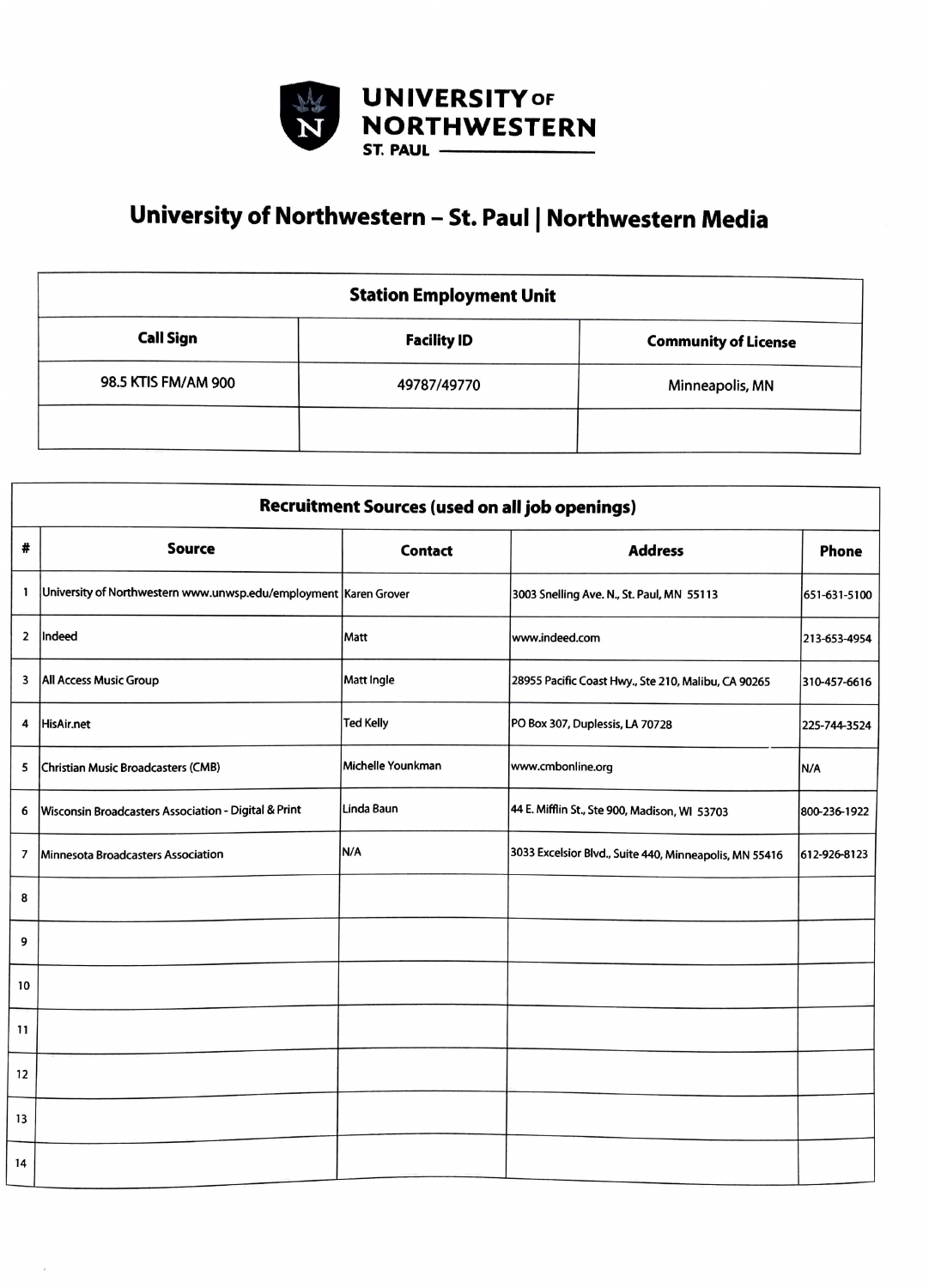| <b>Vacancies Filled During Period</b> |                    |                                                     |                        |  |
|---------------------------------------|--------------------|-----------------------------------------------------|------------------------|--|
| <b>Position Filled</b>                | <b>Date Filled</b> | <b>Source</b>                                       | Interviewee(s)   Hiree |  |
| <b>Producer/Creative Services</b>     | Sep 1, 2020        | University of Northwestern www.unwsp.edu/employment |                        |  |
| Assistant                             |                    | Indeed                                              |                        |  |
|                                       |                    | Other: Employee                                     | 2                      |  |
|                                       |                    |                                                     |                        |  |
|                                       |                    |                                                     |                        |  |
|                                       |                    | <b>Total Number of Interviewees</b>                 | 4                      |  |

|  | <b>Total Number of Interviewees</b> |  |
|--|-------------------------------------|--|
|  |                                     |  |

|  |  | <b>Total Number of Interviewees</b> |  |  |
|--|--|-------------------------------------|--|--|
|  |  |                                     |  |  |

|  | <b>Total Number of Interviewees</b> |  |
|--|-------------------------------------|--|